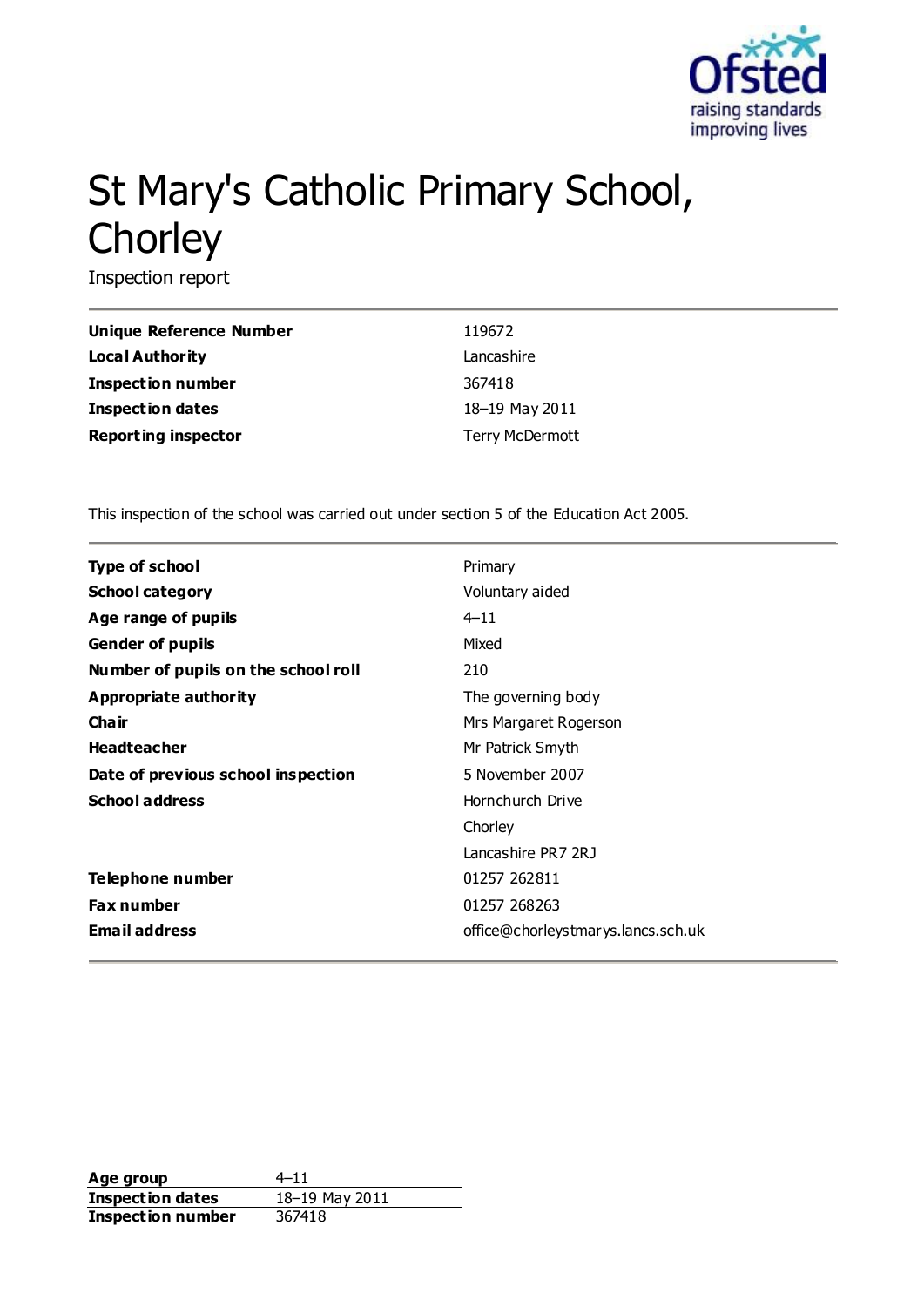The Office for Standards in Education, Children's Services and Skills (Ofsted) regulates and inspects to achieve excellence in the care of children and young people, and in education and skills for learners of all ages. It regulates and inspects childcare and children's social care, and inspects the Children and Family Court Advisory Support Service (Cafcass), schools, colleges, initial teacher training, work-based learning and skills training, adult and community learning, and education and training in prisons and other secure establishments. It assesses council children's services, and inspects services for looked after children, safeguarding and child protection.

Further copies of this report are obtainable from the school. Under the Education Act 2005, the school must provide a copy of this report free of charge to certain categories of people. A charge not exceeding the full cost of reproduction may be made for any other copies supplied.

If you would like a copy of this document in a different format, such as large print or Braille, please telephone 0300 123 4234, or email **[enquiries@ofsted.gov.uk](mailto:enquiries@ofsted.gov.uk)**.

You may copy all or parts of this document for non-commercial educational purposes, as long as you give details of the source and date of publication and do not alter the documentation in any way.

To receive regular email alerts about new publications, including survey reports and school inspection reports, please visit our website and go to 'Subscribe'.

Royal Exchange Buildings St Ann's Square Manchester M2 7LA T: 0300 123 4234 Textphone: 0161 618 8524 E: **[enquiries@ofsted.gov.uk](mailto:enquiries@ofsted.gov.uk)**

W: **[www.ofsted.gov.uk](http://www.ofsted.gov.uk/)**

© Crown copyright 2011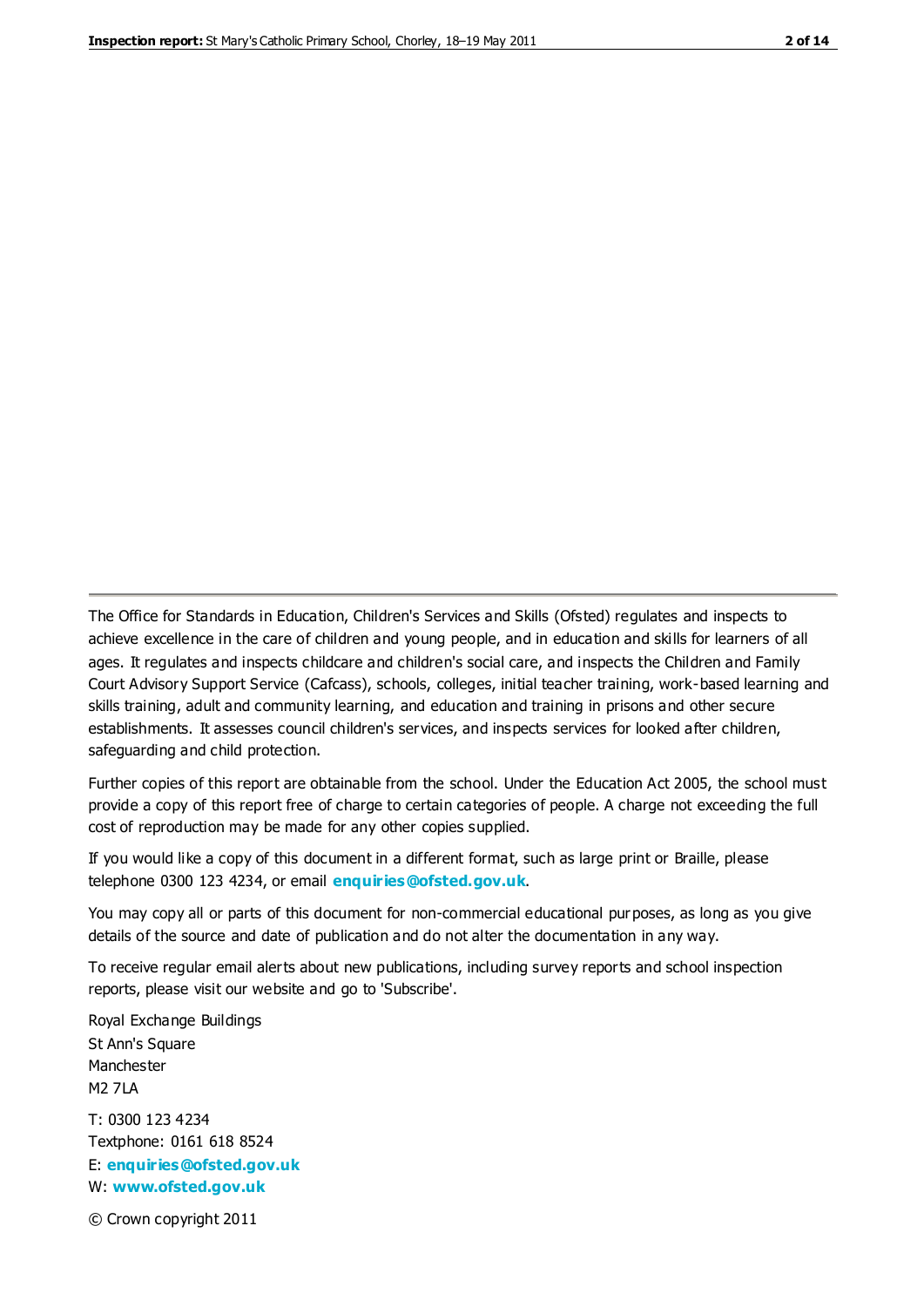# **Introduction**

This inspection was carried out by three additional inspectors. Fourteen lessons were observed taught by seven teachers. All teachers were observed, almost all of them twice. Meetings were held with groups of pupils, staff and representatives of the governing body. Inspectors observed the school's work, and looked at its methods for tracking pupils' progress, at a range of school documents, including its policies, minutes of governing body meetings, monitoring records, an extensive sample of pupils' work, and reports from the School Improvement Partner. Fifty eight responses from the parents and carers to the Ofsted questionnaire were received and considered, along with questionnaires completed by staff and pupils.

The inspection team reviewed many aspects of the school's work. It looked in detail at a number of key areas.

- The accuracy of the school's self-evaluation of the quality of learning experienced by pupils with special educational needs and/or disabilities.
- How well the curriculum supports pupils' personal development and well-being through their spiritual, moral, social and cultural awareness.
- How well the school's leaders have sustained and extended the strengths and overcome the weaknesses identified at the previous inspection.

# **Information about the school**

This is an average sized primary school. The proportion of pupils known to be eligible for free school meals is well below average. The proportion of pupils from a minority ethnic heritage is well below average. Almost all pupils speak English at home as their first language. The proportion of pupils with special educational needs and/or disabilities is below average, although the proportion of pupils with a statement of special educational needs is above average. A new headteacher and deputy headteacher have been appointed since the last inspection. The school holds several awards including the Basic Skills Quality mark and the Activemark.

The school hosts pre-school (Nursery) provision, a pre-school breakfast club and an afterschool club. These are not managed by the governing body of the school and were not part of this inspection.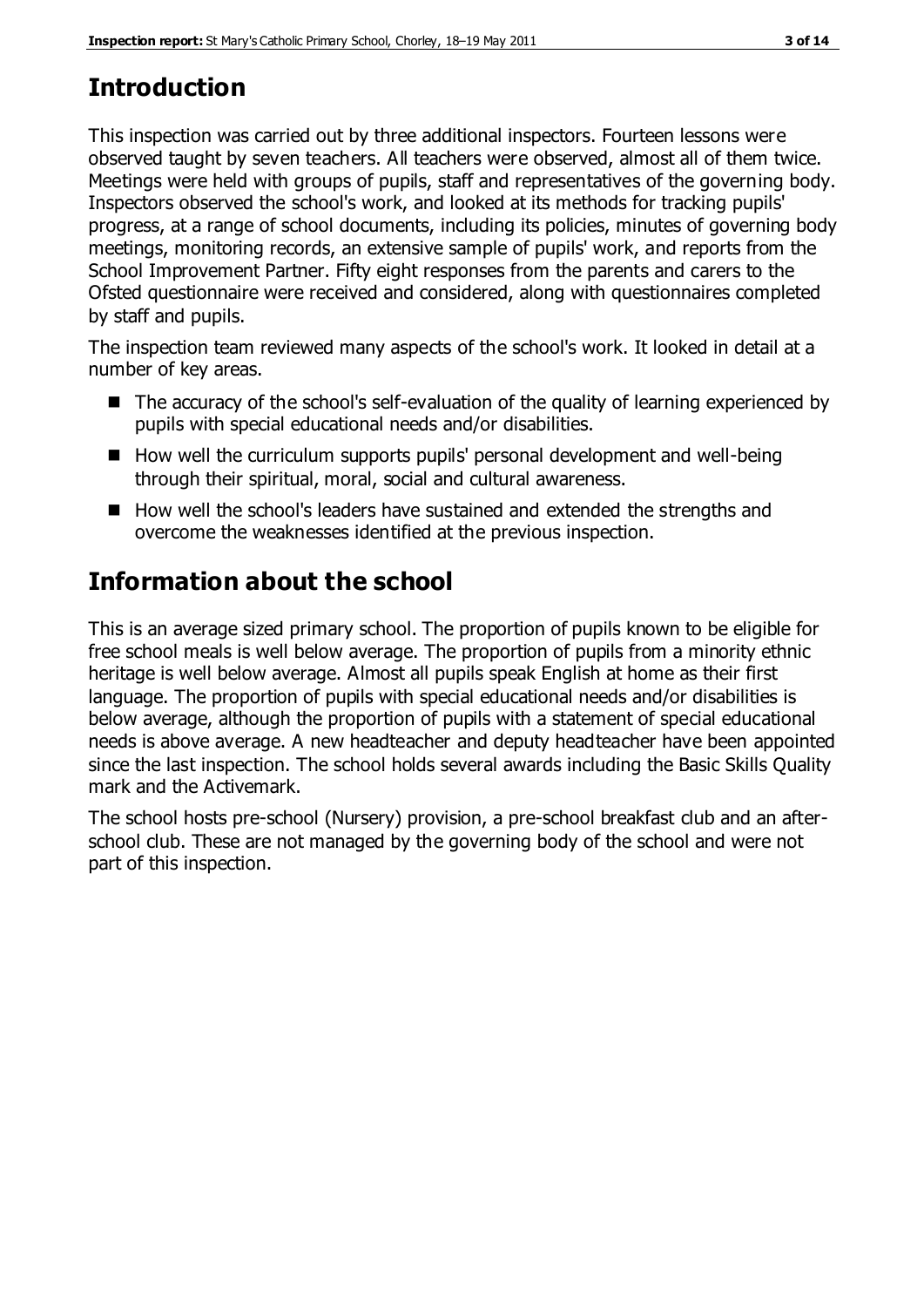**Inspection grades: 1 is outstanding, 2 is good, 3 is satisfactory, and 4 is inadequate** Please turn to the glossary for a description of the grades and inspection terms

# **Inspection judgements**

| Overall effectiveness: how good is the school?  |  |
|-------------------------------------------------|--|
| The school's capacity for sustained improvement |  |

## **Main findings**

St Mary's is a good school. Pupils like coming to its welcoming and vibrant learning environment. This is reflected by the pupils' high rates of attendance. They achieve well in their academic work and in building their personal skills. They are very polite, wellmannered and considerate to each other. Their consistently good behaviour is particularly noticeable in lessons where they are keen to do well. Pupils enter the Reception class with skills close to those typical for their age. By the time they leave Year 6, their attainment in English and mathematics is above average. The progress made by pupils of all abilities, including those with special educational needs and/or disabilities is good, especially in English.

Teaching has several strengths. Teachers are enthusiastic, have good subject knowledge, excellent relationships with the pupils, and generally move lessons forward quickly. Most lessons give pupils many opportunities to solve interesting problems independently. This ensures that learning is very often good and sometimes even better. Occasionally, teachers spend too long telling pupils what they are going to be doing instead of letting them get on with it. In a few cases, teachers do not use assessment information effectively enough, and all pupils, regardless of ability, receive the same instruction or task. Some find the work too easy, some find it too hard. This slows the pace of learning.

The curriculum focuses strongly on the basic skills, and also provides a wealth of additional experiences in sport and the arts. It supports pupils' good spiritual, moral, social and cultural awareness, and underpins their good all-round personal development. The curriculum is currently being modifying to ensure that pupils have more opportunities to practice and develop their skills across a range of situations.

Pupils quickly learn to respect those who are different from themselves. They reflect deeply on issues they encounter, and recognise and celebrate the achievement of others spontaneously. They treat those less fortunate than themselves with considerable generosity and kindness, because of the good care, guidance and support they experience for themselves.

Senior leaders and members of the governing body have a very accurate view of the strengths and weaknesses of the school, because their evaluations are based firmly on pupils' learning. The school has consolidated its previous good practice during a time of change. Previously identified weaknesses have been addressed, and the school is actively seeking to be even more effective in all aspects of its work. All adults in the school work together closely and have a strong team spirit. The school has good capacity to improve further.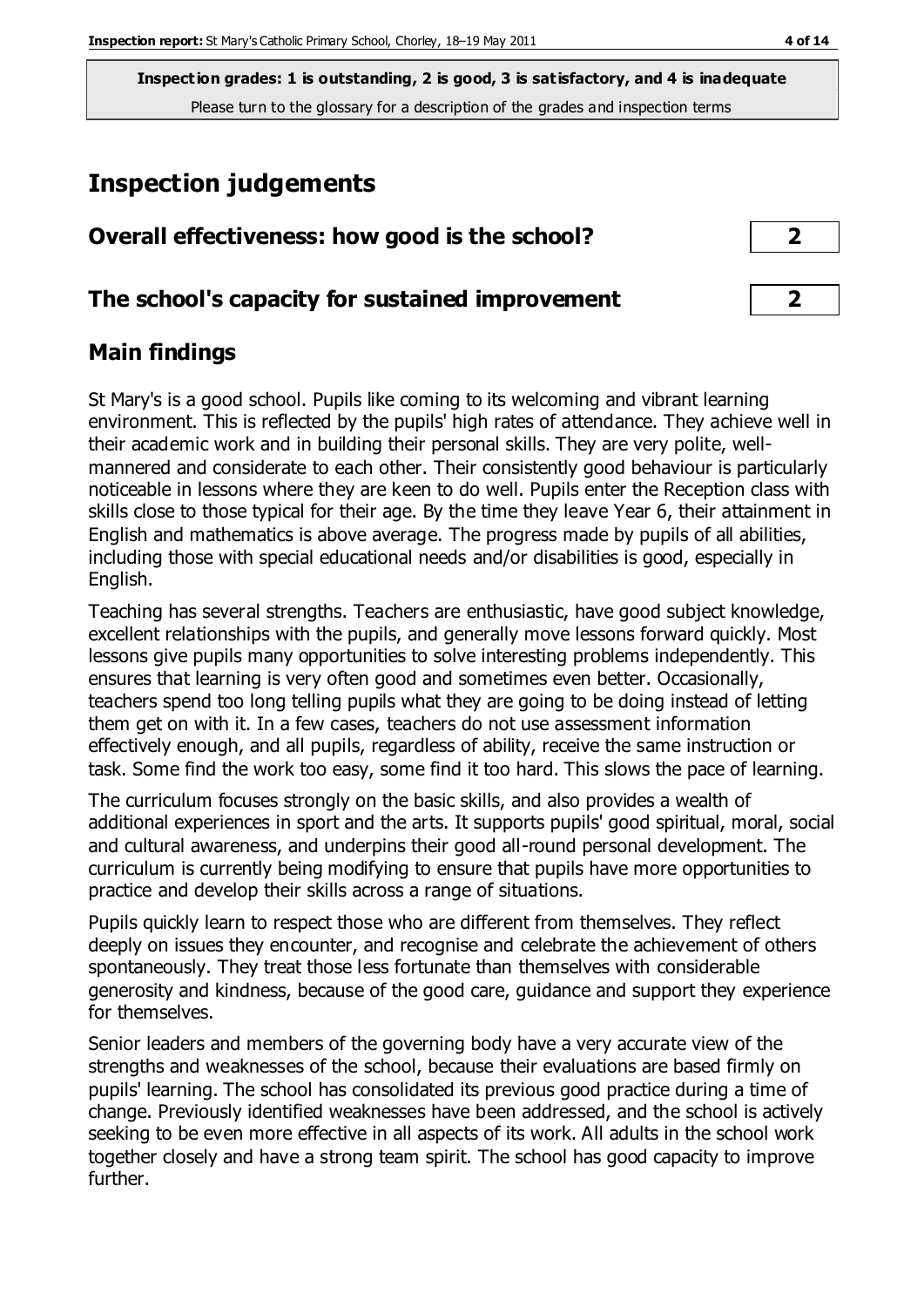**Inspection grades: 1 is outstanding, 2 is good, 3 is satisfactory, and 4 is inadequate** Please turn to the glossary for a description of the grades and inspection terms

## **What does the school need to do to improve further?**

- Ensure that more lessons are good or outstanding by:
	- reducing the time teachers spend explaining what pupils are going to do and increasing the time pupils spend actively engaged in learning
	- making more effective use of information about what pupils already know and can do, to set tasks which consistently meet their individual needs.

#### **Outcomes for individuals and groups of pupils 2**

Pupils' very good attitudes to learning ensure that lessons run smoothly and their work is productive. Learning is mostly good and at times outstanding. Pupils respond quickly to guidance or instruction from the teacher. They listen carefully to each other's views and opinions. They work sensibly when not directly supervised. This was seen to particularly good effect in an outstanding Year 6 art lesson, when pupils used real fruit and vegetables to create their own works in the style of Guiseppe Arcimboldo. After a brief exploration of the style using the interactive whiteboard, pupils rapidly sketched and planned in twodimensions, created and modelled in three-dimensions, before independently producing their final piece. This lesson demonstrated clearly the high quality of learning that occurs when expectations and challenge are high.

Pupils say they enjoy coming to school because 'it's so nice to be here'. Though they say there is some bullying, they are quite certain that it is always dealt with quickly and effectively. They are well aware what to do should it occur. They can explain why they know they are safe in school. They are aware of the dangers they may face outside school and what steps to take to avoid them. They have a good understanding of how to lead healthy lives and even pupils in Year 1 can identify different food groups and know how to create a balanced meal. Pupils are proud of their school, the charities they choose to support, and the donations they make to relief work overseas. Their involvement in activities in the local area is strong through 'The Good Shepherd' and growing links with a special school. Their understanding of the different cultures they are likely to meet within the United Kingdom and across the globe is good, even though direct contacts are limited. When they leave school they are well-balanced and thoughtful young citizens with above average levels of attainment. They are well prepared for the next stage of their education and their lives.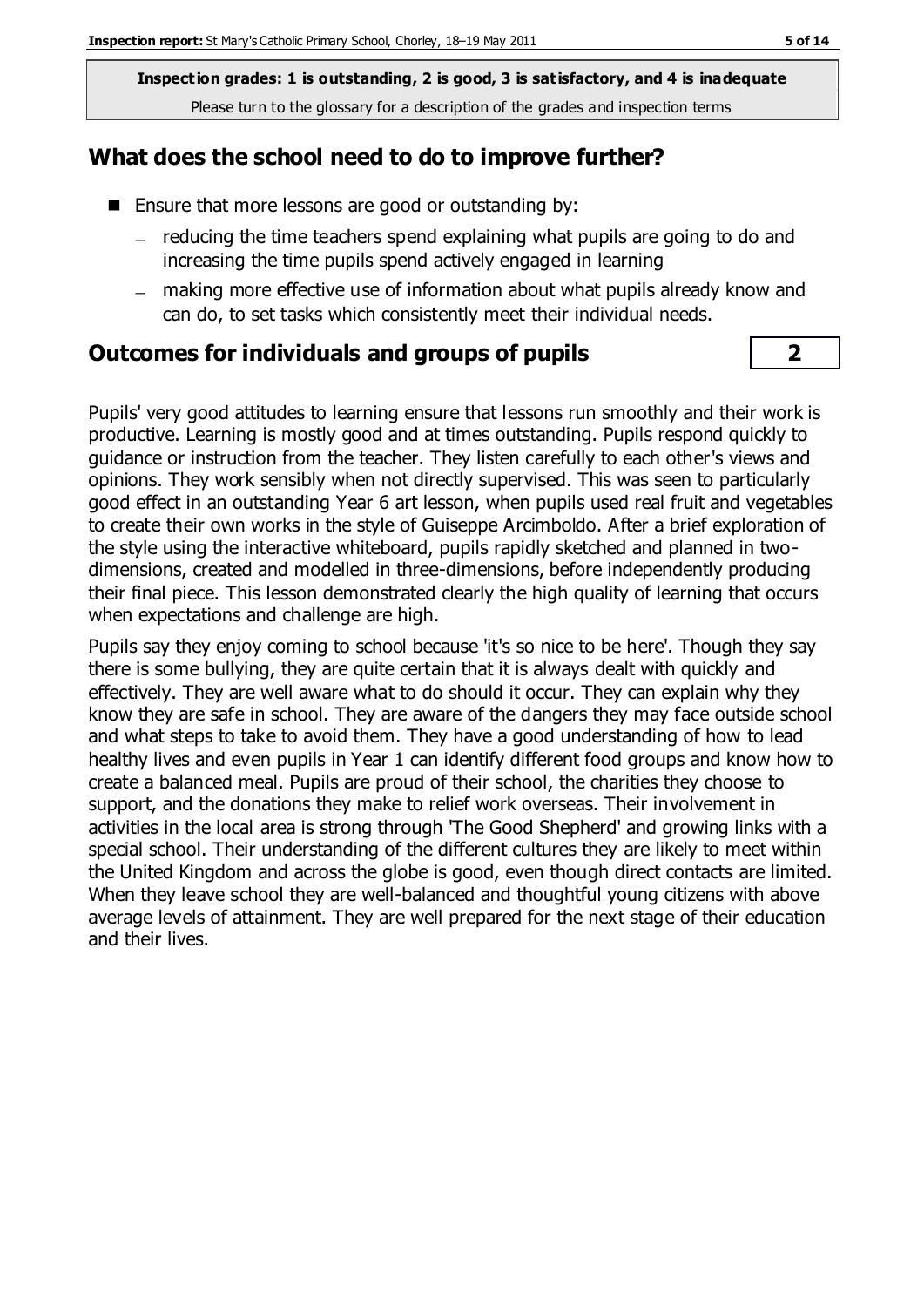**Inspection grades: 1 is outstanding, 2 is good, 3 is satisfactory, and 4 is inadequate**

Please turn to the glossary for a description of the grades and inspection terms

These are the grades for pupils' outcomes

| Pupils' achievement and the extent to which they enjoy their learning                                                     |                |
|---------------------------------------------------------------------------------------------------------------------------|----------------|
| Taking into account:<br>Pupils' attainment <sup>1</sup>                                                                   |                |
| The quality of pupils' learning and their progress                                                                        | $\mathcal{P}$  |
| The quality of learning for pupils with special educational needs and/or disabilities<br>and their progress               | $\mathcal{P}$  |
| The extent to which pupils feel safe                                                                                      | 2              |
| Pupils' behaviour                                                                                                         | $\overline{2}$ |
| The extent to which pupils adopt healthy lifestyles                                                                       |                |
| The extent to which pupils contribute to the school and wider community                                                   |                |
| The extent to which pupils develop workplace and other skills that will contribute to<br>their future economic well-being |                |
| Taking into account:                                                                                                      | 1              |
| Pupils' attendance <sup>1</sup>                                                                                           |                |
| The extent of pupils' spiritual, moral, social and cultural development                                                   | 2              |

<sup>1</sup> The grades for attainment and attendance are: 1 is high; 2 is above average; 3 is broadly average; and 4 is low

## **How effective is the provision?**

Classrooms are colourful, attractive and welcoming, with many resources to support learning. Lessons are calm and well ordered, because of the good relationships between pupils and adults. In the best lessons, pupils quickly and enthusiastically engage with a range of different tasks which encourage them to think for themselves. In a small number of other lessons, learning is slowed through a combination of weaker planning, and extended explanations. Together these reduce the time pupils have for independent investigation and problem solving.

The curriculum has a strong and successful focus on building pupils' basic skills and on securing Catholic values of respect for diversity, understanding and tolerance of difference, and compassion. It is currently being improved further to ensure that subjects are linked together in themes to give pupils more opportunities to practise the skills they have learnt in one subject across several other subjects.

The school knows the pupils and their families well, because of the strong links the school sustains with them. This allows adults to quickly identify and address any personal issues which might arise. Arrangements for supporting pupils who are potentially vulnerable due to their circumstances are positive and effective, and recognised as such by parents and carers. This ensures that these pupils can access everything the school has to offer, and are able to make the same good progress as their peers. Transitions are well managed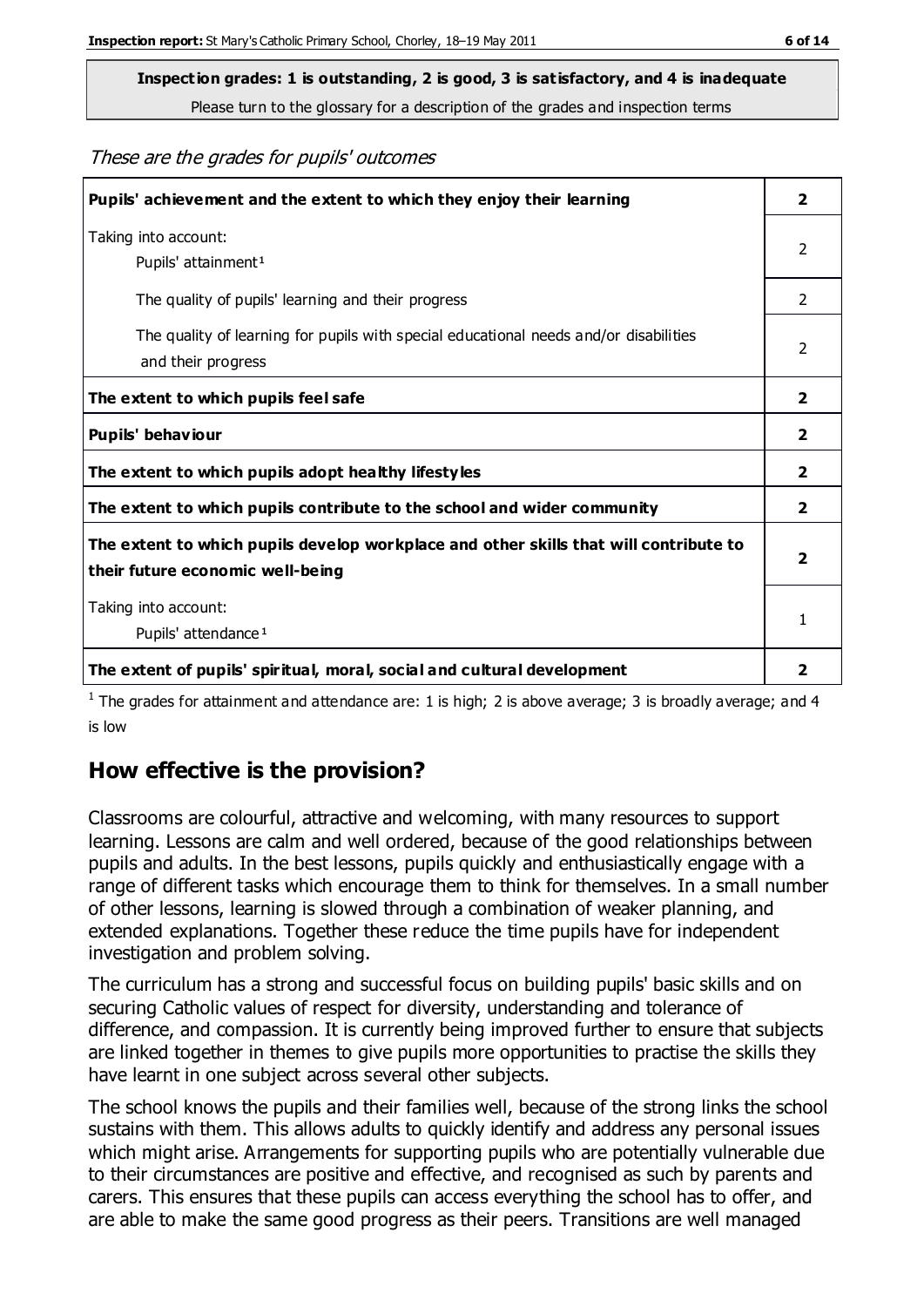**Inspection grades: 1 is outstanding, 2 is good, 3 is satisfactory, and 4 is inadequate** Please turn to the glossary for a description of the grades and inspection terms

and ensure that pupils transfer from one class to another and on to secondary education, with the minimum of misunderstanding.

These are the grades for the quality of provision

| The quality of teaching                                                                                    |  |
|------------------------------------------------------------------------------------------------------------|--|
| Taking into account:<br>The use of assessment to support learning                                          |  |
| The extent to which the curriculum meets pupils' needs, including, where relevant,<br>through partnerships |  |
| The effectiveness of care, guidance and support                                                            |  |

#### **How effective are leadership and management?**

The headteacher and senior leaders are committed to giving all pupils the best possible start to their education. They have been successful in establishing clear procedures for monitoring and evaluating the work of the school, and in giving responsibility to staff at all levels. Consequently, staff morale is high as they work together extending the strengths of the school, and tackling areas of inconsistency.

The governing body is effective in ensuring that the school meets all statutory requirements, whilst offering the correct balance of support and challenge. Arrangements for safeguarding pupils' well-being are good. All the required checks are carried out quickly and thoroughly. Procedures for child protection are rigorous. As a result, pupils and their families are confident that they are safe and secure. The school makes good provision to give equality of opportunity. Every pupil has the support necessary to make good progress. The school works relentlessly to ensure that pupils understand that discrimination and inequality must be confronted. It is successful because there is no discrimination, harassment or bias. The effectiveness of the school's provision for community cohesion is good. Good local links are extended well globally through the work of CAFOD and other charities, and through the curriculum via geography, history, art and religious education. These links are being replicated nationally, as the school increases the pupils' understanding of cultural diversity within the United Kingdom. The school gives good value for money.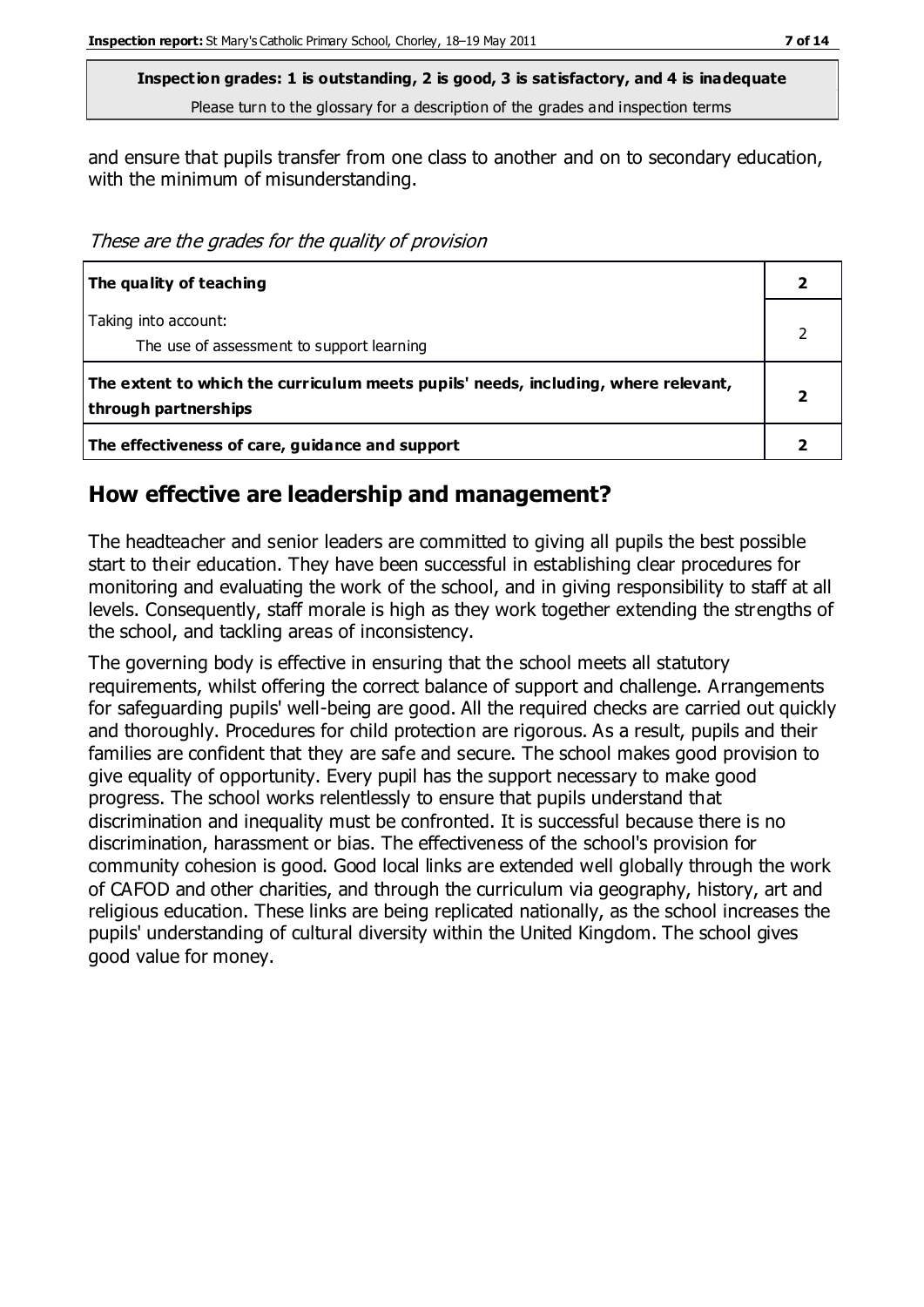**Inspection grades: 1 is outstanding, 2 is good, 3 is satisfactory, and 4 is inadequate**

Please turn to the glossary for a description of the grades and inspection terms

**The effectiveness of leadership and management in embedding ambition and driving improvement 2** Taking into account: The leadership and management of teaching and learning 2 **The effectiveness of the governing body in challenging and supporting the school so that weaknesses are tackled decisively and statutory responsibilities met 2 The effectiveness of the school's engagement with parents and carers 2 The effectiveness of partnerships in promoting learning and well-being 2 The effectiveness with which the school promotes equality of opportunity and tackles discrimination 2 The effectiveness of safeguarding procedures 2 The effectiveness with which the school promotes community cohesion 2 The effectiveness with which the school deploys resources to achieve value for money 2**

#### These are the grades for leadership and management

### **Early Years Foundation Stage**

Children make good progress in the Early Years Foundation Stage because teaching and resources are good, despite the restricted outdoor environment limiting continuity of learning. Children join the Reception class with skills and understanding that are in line with those expected for their age, though in some years their skills can be higher. Adults are very supportive, have good links with parents and carers, and quickly establish excellent relationships with the children. Consequently children feel safe, they play and learn together in harmony, and rapidly develop well-tempered confidence and self-esteem. This was seen to outstanding effect when the whole of the Reception class actively led an emotional assembly on 'Energy' with minimal support from adults. Every pupil in the school, plus over 60 parents and carers were in the audience. The performance was magnificent, the effect electric, the level of justifiable pride, bursting.

Leadership and management are good. Learning and progress are monitored carefully, and the information gained is used well to inform the planning of future lessons. The school's leaders have a good understanding of the strengths and weaknesses of provision, and know what needs to be done to improve it. Welfare requirements are met.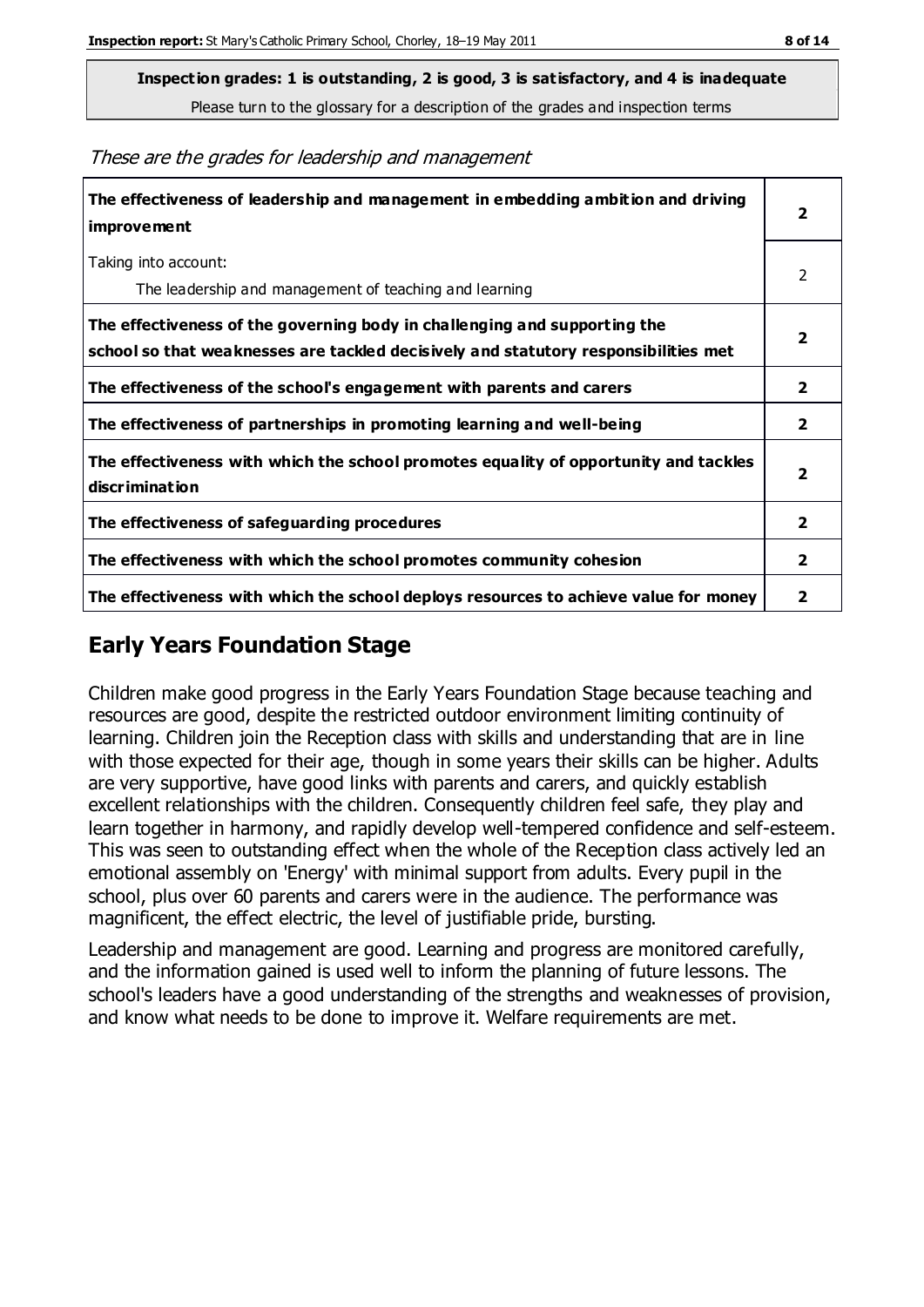**Inspection grades: 1 is outstanding, 2 is good, 3 is satisfactory, and 4 is inadequate**

Please turn to the glossary for a description of the grades and inspection terms

These are the grades for the Early Years Foundation Stage

| Overall effectiveness of the Early Years Foundation Stage                             |  |
|---------------------------------------------------------------------------------------|--|
| Taking into account:<br>Outcomes for children in the Early Years Foundation Stage     |  |
| The quality of provision in the Early Years Foundation Stage                          |  |
| The effectiveness of leadership and management of the Early Years Foundation<br>Stage |  |

## **Views of parents and carers**

A broadly average proportion of parents and carers responded to the Ofsted questionnaire. The overwhelmingly large majority of responses were strongly in support of the work of the school. A very small minority of parents and carers expressed particular concerns. Inspectors followed up these concerns thoroughly and weighed all views carefully in reaching their overall judgements.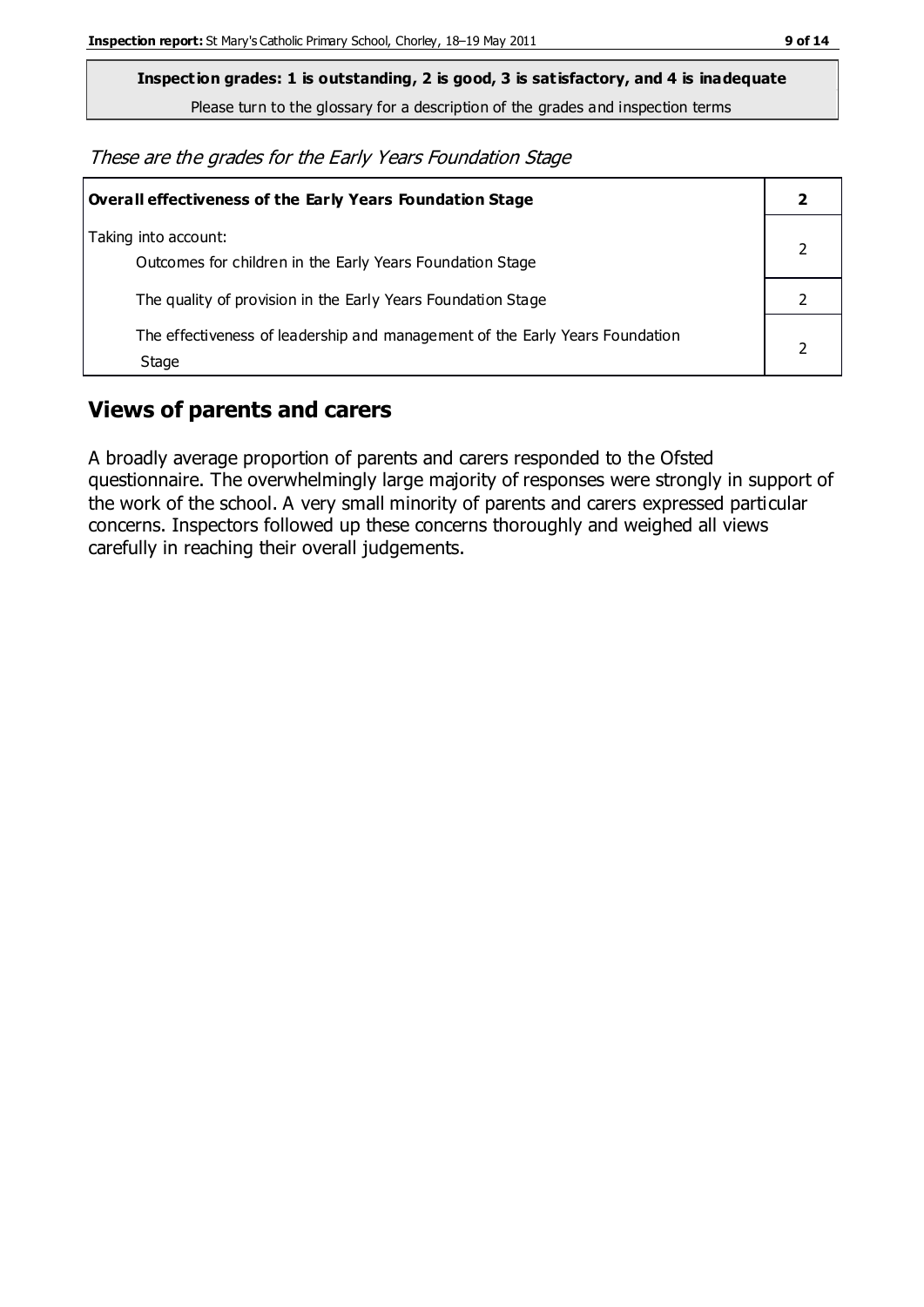#### **Responses from parents and carers to Ofsted's questionnaire**

Ofsted invited all the registered parents and carers of pupils registered at St Mary's Catholic Primary School, Chorley to complete a questionnaire about their views of the school.

In the questionnaire, parents and carers were asked to record how strongly they agreed with 13 statements about the school.

The inspection team received 64 completed questionnaires by the end of the on-site inspection. In total, there are 210 pupils registered at the school.

| <b>Statements</b>                                                                                                                                                                                                                                       | <b>Strongly</b><br>agree |               | <b>Agree</b> |               | <b>Disagree</b> |                | <b>Strongly</b><br>disagree |                |
|---------------------------------------------------------------------------------------------------------------------------------------------------------------------------------------------------------------------------------------------------------|--------------------------|---------------|--------------|---------------|-----------------|----------------|-----------------------------|----------------|
|                                                                                                                                                                                                                                                         | <b>Total</b>             | $\frac{1}{2}$ | <b>Total</b> | $\frac{1}{2}$ | <b>Total</b>    | $\frac{1}{2}$  | <b>Total</b>                | $\frac{1}{2}$  |
| My child enjoys school                                                                                                                                                                                                                                  | 44                       | 69            | 19           | 30            | $\mathbf{1}$    | $\overline{2}$ | $\mathbf 0$                 | $\mathbf 0$    |
| The school keeps my child<br>safe                                                                                                                                                                                                                       | 49                       | 77            | 13           | 20            | $\overline{2}$  | 3              | $\mathbf 0$                 | $\mathbf 0$    |
| My school informs me about<br>my child's progress                                                                                                                                                                                                       | 38                       | 59            | 25           | 39            | $\mathbf{1}$    | $\overline{2}$ | $\mathbf 0$                 | $\mathbf 0$    |
| My child is making enough<br>progress at this school                                                                                                                                                                                                    | 38                       | 59            | 26           | 41            | 0               | $\mathbf 0$    | $\mathbf 0$                 | $\mathbf 0$    |
| The teaching is good at this<br>school                                                                                                                                                                                                                  | 42                       | 66            | 22           | 34            | 0               | $\mathbf 0$    | $\mathbf 0$                 | $\mathbf 0$    |
| The school helps me to<br>support my child's learning                                                                                                                                                                                                   | 37                       | 58            | 25           | 39            | $\overline{2}$  | 3              | $\mathbf 0$                 | $\mathbf 0$    |
| The school helps my child to<br>have a healthy lifestyle                                                                                                                                                                                                | 45                       | 70            | 16           | 25            | 3               | 5              | $\mathbf 0$                 | $\mathbf 0$    |
| The school makes sure that<br>my child is well prepared for<br>the future (for example<br>changing year group,<br>changing school, and for<br>children who are finishing<br>school, entering further or<br>higher education, or entering<br>employment) | 34                       | 53            | 26           | 41            | 3               | 5              | $\mathbf 0$                 | $\mathbf 0$    |
| The school meets my child's<br>particular needs                                                                                                                                                                                                         | 39                       | 61            | 23           | 36            | $\mathbf{1}$    | $\overline{2}$ | $\mathbf 0$                 | $\mathbf 0$    |
| The school deals effectively<br>with unacceptable behaviour                                                                                                                                                                                             | 29                       | 45            | 26           | 41            | 3               | 5              | $\mathbf{1}$                | $\overline{2}$ |
| The school takes account of<br>my suggestions and concerns                                                                                                                                                                                              | 31                       | 48            | 29           | 45            | 3               | 5              | $\Omega$                    | 0              |
| The school is led and<br>managed effectively                                                                                                                                                                                                            | 33                       | 52            | 27           | 42            | $\overline{2}$  | 3              | $\mathbf 0$                 | $\mathbf 0$    |
| Overall, I am happy with my<br>child's experience at this<br>school                                                                                                                                                                                     | 46                       | 72            | 15           | 23            | $\mathbf{1}$    | $\overline{2}$ | $\mathbf 0$                 | $\pmb{0}$      |

The table above summarises the responses that parents and carers made to each statement. The percentages indicate the proportion of parents and carers giving that response out of the total number of completed questionnaires. Where one or more parents and carers chose not to answer a particular question, the percentages will not add up to 100%.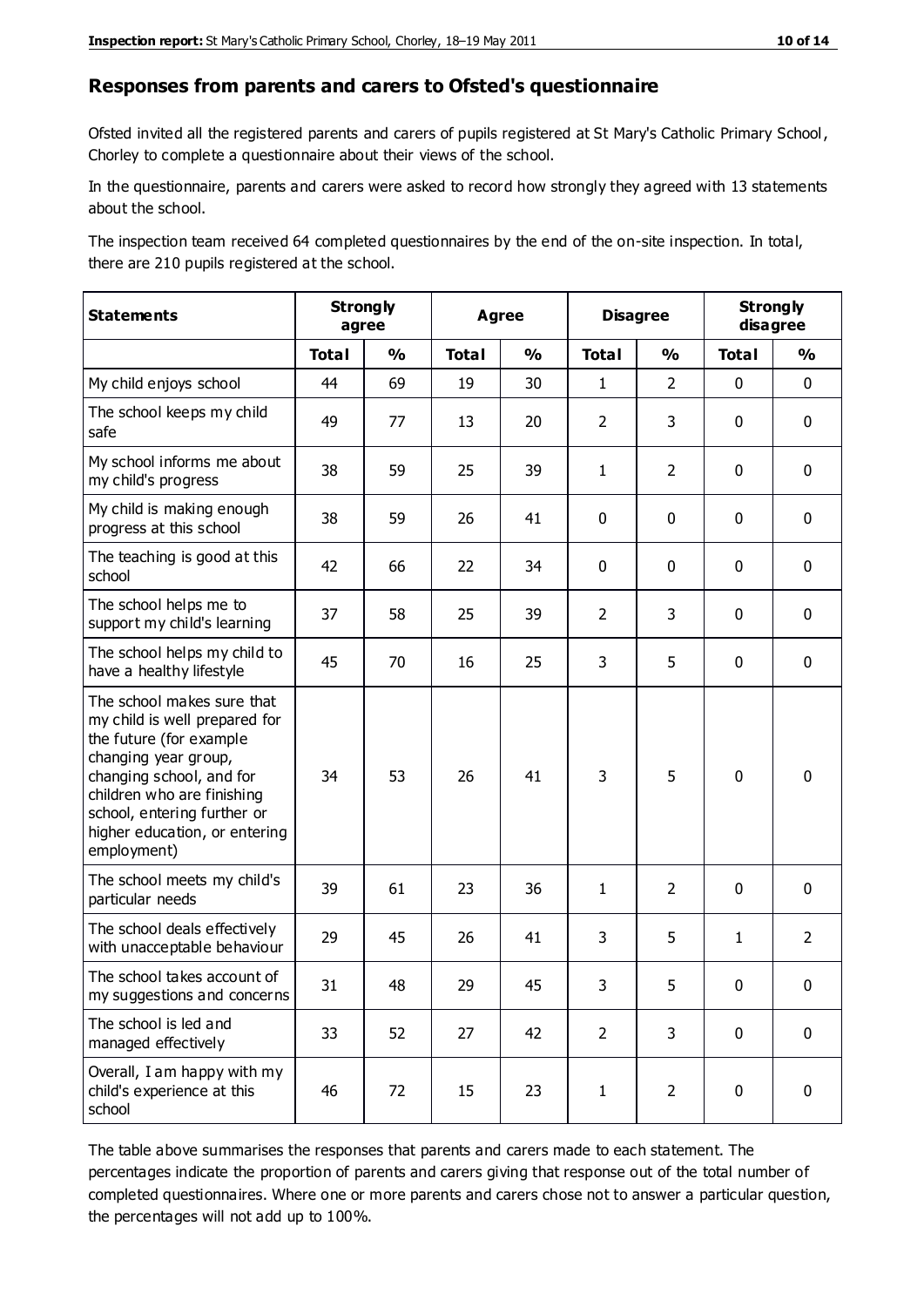## **Glossary**

| Grade   | <b>Judgement</b> | <b>Description</b>                                                                                                                                                                                                            |
|---------|------------------|-------------------------------------------------------------------------------------------------------------------------------------------------------------------------------------------------------------------------------|
| Grade 1 | Outstanding      | These features are highly effective. An outstanding school<br>provides exceptionally well for all its pupils' needs.                                                                                                          |
| Grade 2 | Good             | These are very positive features of a school. A school that<br>is good is serving its pupils well.                                                                                                                            |
| Grade 3 | Satisfactory     | These features are of reasonable quality. A satisfactory<br>school is providing adequately for its pupils.                                                                                                                    |
| Grade 4 | Inadequate       | These features are not of an acceptable standard. An<br>inadequate school needs to make significant improvement<br>in order to meet the needs of its pupils. Ofsted inspectors<br>will make further visits until it improves. |

#### **What inspection judgements mean**

#### **Overall effectiveness of schools**

|                       | Overall effectiveness judgement (percentage of schools) |      |                     |                   |
|-----------------------|---------------------------------------------------------|------|---------------------|-------------------|
| <b>Type of school</b> | <b>Outstanding</b>                                      | Good | <b>Satisfactory</b> | <b>Inadequate</b> |
| Nursery schools       | 46                                                      | 48   | 6                   |                   |
| Primary schools       | 6                                                       | 47   | 40                  | 7                 |
| Secondary schools     | 12                                                      | 39   | 38                  | 11                |
| Sixth forms           | 13                                                      | 42   | 41                  | 3                 |
| Special schools       | 28                                                      | 49   | 19                  | 4                 |
| Pupil referral units  | 14                                                      | 45   | 31                  | 10                |
| All schools           | 10                                                      | 46   | 37                  |                   |

New school inspection arrangements were introduced on 1 September 2009. This means that inspectors now make some additional judgements that were not made previously.

The data in the table above are for the period 1 September 2010 to 31 December 2010 and are consistent with the latest published official statistics about maintained school inspection outcomes (see **[www.ofsted.gov.uk](http://www.ofsted.gov.uk/)**).

The sample of schools inspected during 2010/11 was not representative of all schools nationally, as weaker schools are inspected more frequently than good or outstanding schools.

Percentages are rounded and do not always add exactly to 100.

Sixth form figures reflect the judgements made for the overall effectiveness of the sixth form in secondary schools, special schools and pupil referral units.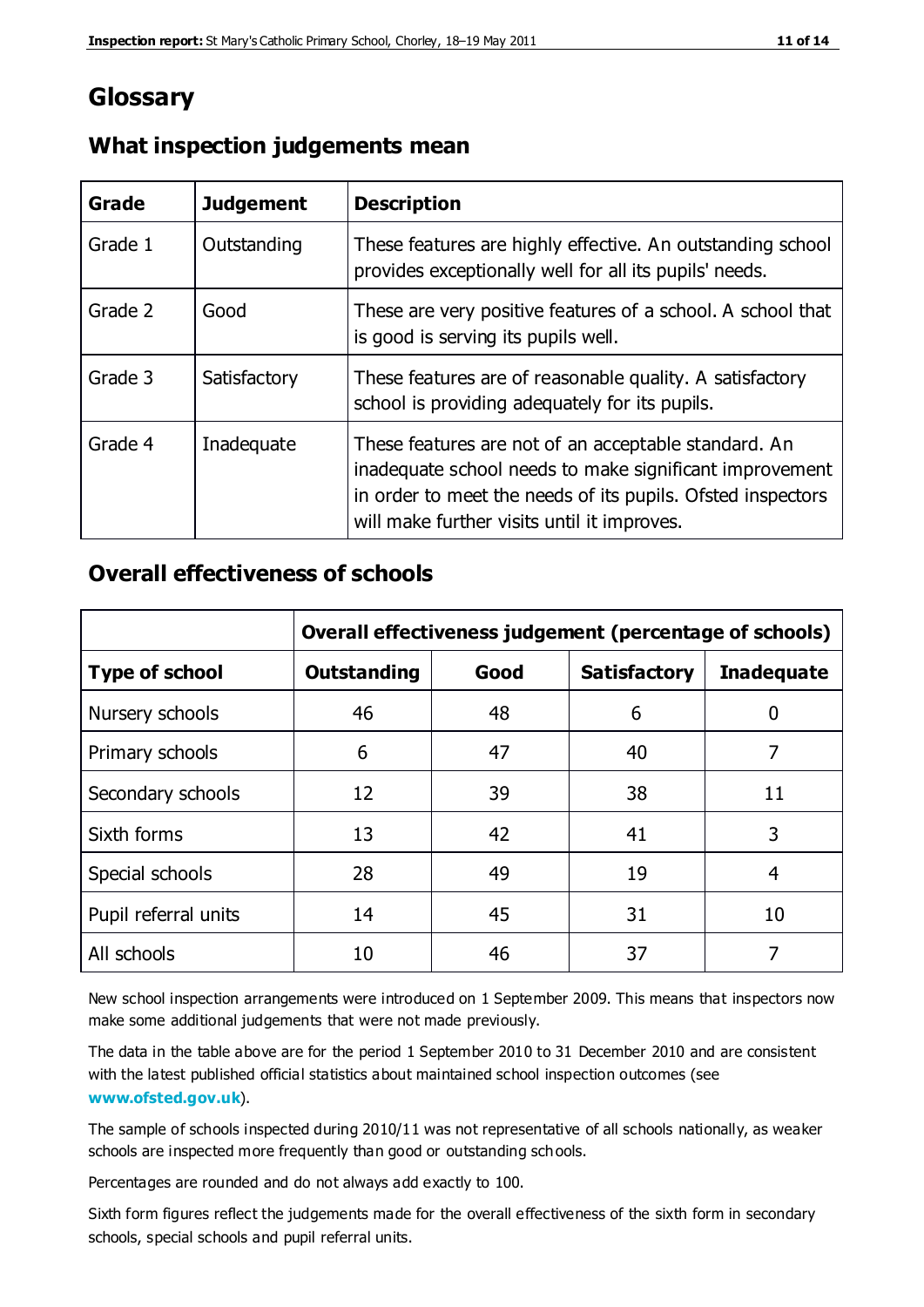# **Common terminology used by inspectors**

| Achievement:               | the progress and success of a pupil in their learning,<br>development or training.                                                                                                                                                          |  |  |
|----------------------------|---------------------------------------------------------------------------------------------------------------------------------------------------------------------------------------------------------------------------------------------|--|--|
| Attainment:                | the standard of the pupils' work shown by test and<br>examination results and in lessons.                                                                                                                                                   |  |  |
| Capacity to improve:       | the proven ability of the school to continue<br>improving. Inspectors base this judgement on what<br>the school has accomplished so far and on the quality<br>of its systems to maintain improvement.                                       |  |  |
| Leadership and management: | the contribution of all the staff with responsibilities,<br>not just the headteacher, to identifying priorities,<br>directing and motivating staff and running the school.                                                                  |  |  |
| Learning:                  | how well pupils acquire knowledge, develop their<br>understanding, learn and practise skills and are<br>developing their competence as learners.                                                                                            |  |  |
| Overall effectiveness:     | inspectors form a judgement on a school's overall<br>effectiveness based on the findings from their<br>inspection of the school. The following judgements,<br>in particular, influence what the overall effectiveness<br>judgement will be. |  |  |
|                            | The school's capacity for sustained<br>improvement.                                                                                                                                                                                         |  |  |
|                            | Outcomes for individuals and groups of pupils.                                                                                                                                                                                              |  |  |
|                            | The quality of teaching.                                                                                                                                                                                                                    |  |  |
|                            | The extent to which the curriculum meets<br>pupils' needs, including, where relevant,<br>through partnerships.                                                                                                                              |  |  |
|                            | The effectiveness of care, guidance and<br>support.                                                                                                                                                                                         |  |  |
| Progress:                  | the rate at which pupils are learning in lessons and<br>over longer periods of time. It is often measured by<br>comparing the pupils' attainment at the end of a key                                                                        |  |  |

stage with their attainment when they started.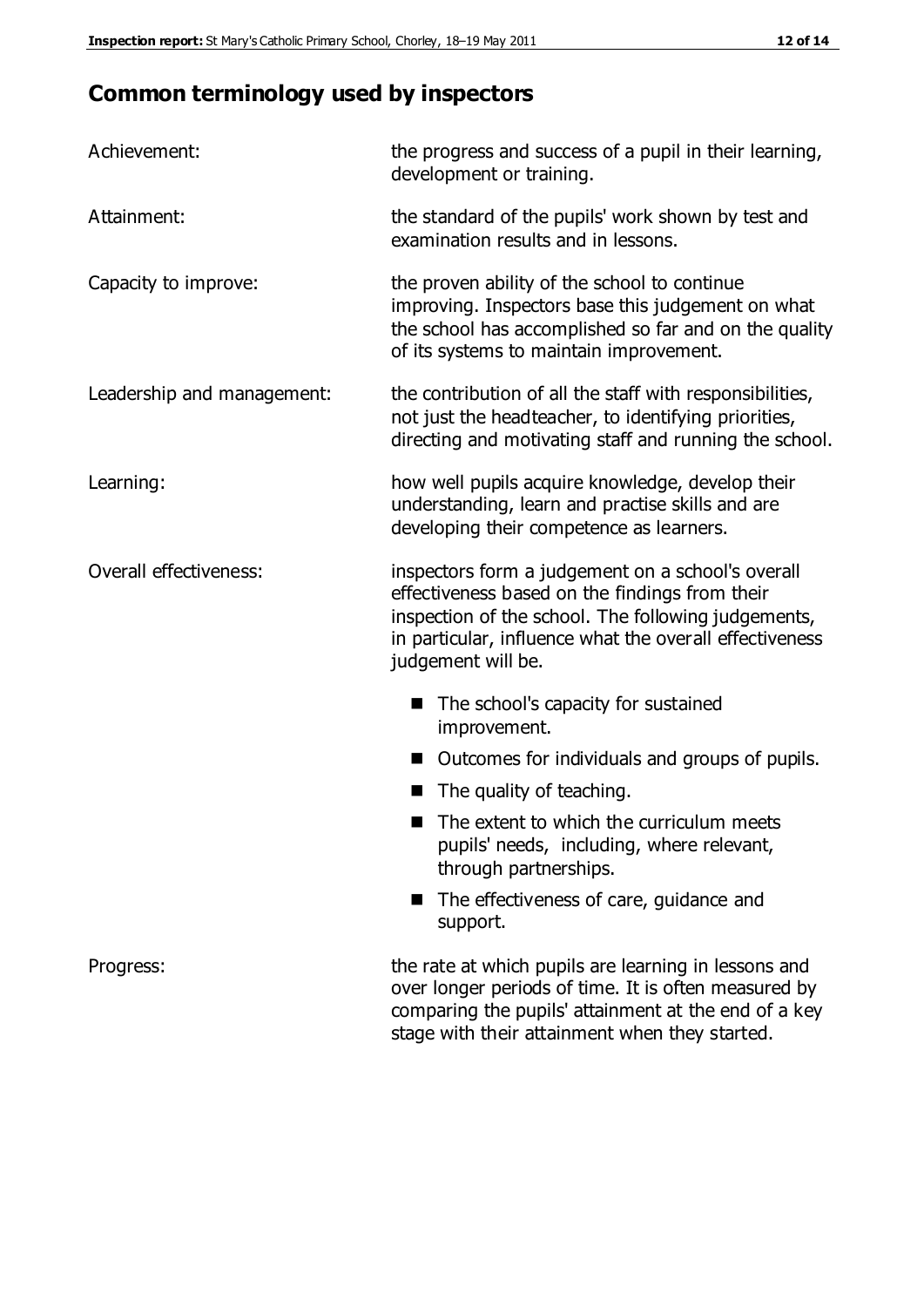#### **This letter is provided for the school, parents and carers to share with their children. It describes Ofsted's main findings from the inspection of their school.**

21 May 2011.

#### Dear Pupils

#### **Inspection of St Mary's Catholic Primary School, Chorley, Chorley, PR7 2RJ**

Thank you for making us so welcome when we inspected your school recently. We were very impressed with the good relationships you have with each other, and with your teachers. You obviously get on very well together. We also noticed your very good attitudes to learning in lessons, where you are all so keen to get on with your work.

We found that St Mary's is a good school that provides you with a good education. Your headteacher and all the other adults in the school have worked really hard to make sure this happens. You are taught well, learn a great deal about lots of different and interesting things, and make good academic and personal progress over your time in the school.

However, there are some things which the school could do even better. So I have asked your teachers to do the following to help you learn more quickly.

- Increase the time available in lessons for you to learn new things, by speeding up the start of lessons and by reducing the time spent explaining what you are going to do.
- Make sure that work set in lessons meets your different learning needs closely, with nothing that is either too easy or too hard, nor with the same work set for all of you.

You have a part to play in helping the school to get even better. Please let your teachers know, but very politely of course, if you are finding the work they set a bit too easy or a bit too hard.

Please continue to be the well-mannered and friendly young people you already are. I wish you all good luck for the future.

Yours sincerely

Terry McDermott

Lead inspector